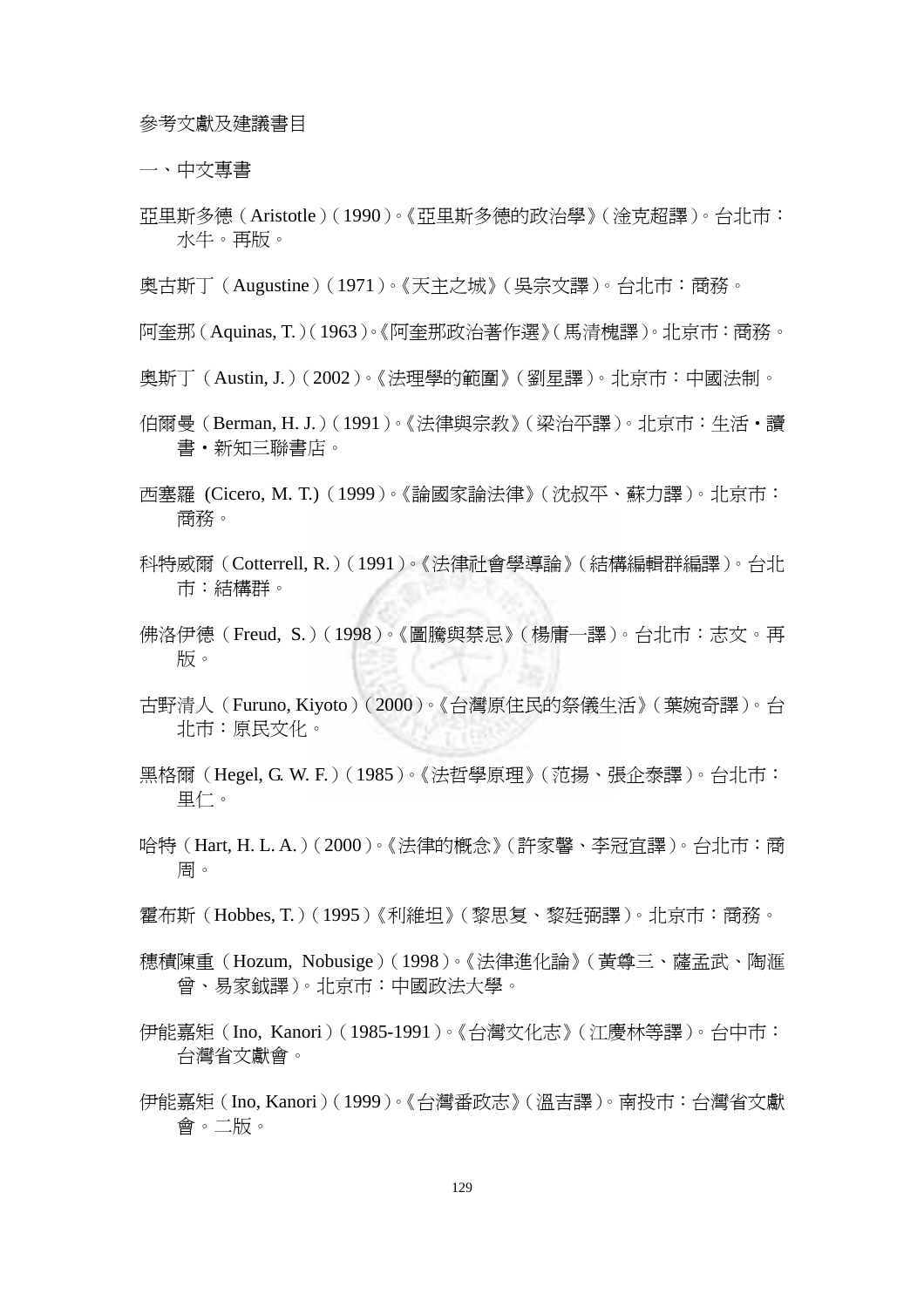- 基辛(Keesing, R. M.)(1989)。《文化人類學》(張恭啟、于嘉雲譯)。台北市: 巨流。
- 小泉鐵(Koizumi, Tetsu)(1933)。《台灣土俗誌》(黃文新譯)。台北市:中研院 民族所。影印本。
- 小島由道(Kojima, Yoshimichi)(編)(1996)。《番族慣習調查報告書第一卷泰雅 族》(中央研究院民族學研究所編譯)。台北市:中研院民族所。
- 李維布爾(Lévy-Bruhl, H.)(1990)。《法律社會學》(廖天美譯)。台北市:結構 群。
- 梅因(Maine, H. S.)(1932)。《古代法》(方孝獄、鍾建閎譯)。上海市:商務印 書館。
- 孟德斯鳩(Montesquieu)(1998)。《論法的精神》(張雁深譯)。台北市:台灣商 務。
- 摩爾根(Morgan, L. H.)(1999)。《古代社會:從蒙昧、野蠻到文明》(楊東莼、 馬巨譯)。台北市:台灣商務。
- 森丑之助(Mori, Ushinosuke)(1917)。《台灣蕃族志第一卷》(黃文新譯)。台北 市:中研院民族所。影印本,未出版。
- 登特列夫 (Passerin d'Entreves, Alessandro)(1984)。《自然法:法律哲學導論》(李 日章譯)。台北市:聯經。
- 薩維尼(Savigny, F. K. V.)(1999)。《法律衝突與法律規則的地域和時間範圍》(李 雙元等譯)。北京市:法律。
- 佐山融吉(Sayama, Yukichi)(1985a)。《蕃族調查報告書:泰雅族》(余萬居譯)。 台北市:中研院民族所。影印本。未出版。
- 佐山融吉(Sayama, Yukichi)(1985b)。《蕃族調查報告書:紗績族》(余萬居譯)。 台北市:中研院民族所。影印本。未出版。
- 台灣總督府警察本署(Taiwan Sotokufu Keimukitoku)(編)(1997a)。《日據時期 原住民行政志稿第一卷》(陳金田譯)。南投市:台灣省文獻會。
- 台灣總督府警察本署(Taiwan Sotokufu Keimukitoku)(編)(1997b)。《日據時期 原住民行政志稿第二卷(上卷)》(陳金田譯)。南投市:台灣省文獻會。
- 台灣總督府警察本署(Taiwan Sotokufu Keimukitoku)(編)(1997c)。《日據時期 原住民行政志稿第二卷(下卷)》(宋建和譯)。南投市:台灣省文獻會。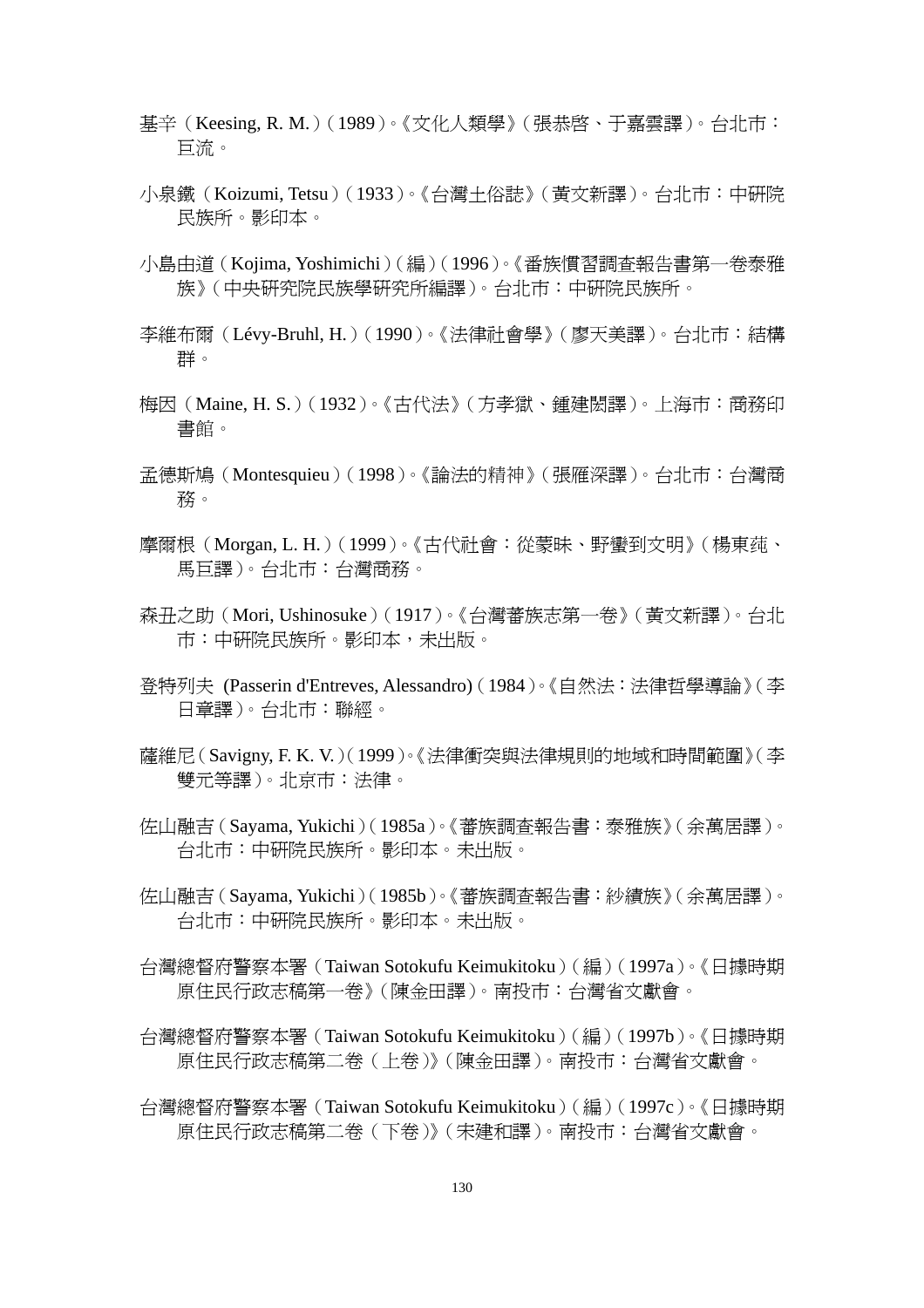台灣總督府警察本署(Taiwan Sotokufu Keimukitoku)(編)(1998)。《日據時期 原住民行政志稿第三卷》(吳萬煌、古瑞雲譯)。南投市:台灣省文獻會。

台灣總督府警察本署(Taiwan Sotokufu Keimukitoku)(編)(1999)。《日據時期 原住民行政志稿第四卷》(吳萬煌譯)。南投市:台灣省文獻會。

昂格爾(Unger, R. M.)(2000)。《現代社會的法律》(王佳煌譯)。台北市:商周。

- 移川子之藏(Utsushikawa, Nenozo)、宮本延人(Miyamoto, Nobuto)、馬淵東一 (Mabuchi, Toichi)(1935)。《台灣高山族系統所屬之研究》(黃麗雲譯)。台 北市:中研院民族所。影印本,未出版。
- 沃克(Walker, D. M.)(1988)。《牛津法律大辭典》(北京社會與科技發展研究所 組織譯)。北京市:光明日報。
- 山路勝彥(Yamaji, Katsuhiko)(1987)。《泰雅族的慣習法與贖罪,祭祀以及共同 體》(林瑞壁譯)。台北市:中研院民族所。影印本。未出版。
- 贊恩(Zane, J. M.)(1999)。《法律的故事》(劉昕、胡凝譯)。台北市:商周。
- 丁曰健(1997a)。《治台必告錄上》。南投市:台灣省文獻會。
- 丁曰健(1997b)。《治台必告錄下》。南投市:台灣省文獻會。
- 中國大百科全書出版社(編)(1985)《中國大百科全書‧法學》。北京市:中國 大百科全書。
- 王金成等(編)(1991)。《中國法律問題詮釋》。長春市:黑龍江人民。
- 王明珂(1997)。《華夏邊緣:歷史記憶與族群認同》。台北市:允晨文化。
- 王泰升(1997a)。《台灣法律史的建立》。台北市:自刊。
- 王泰升(主持)(1997b)。《台灣原住民的法律地位》。行政院國家科學委員會專 題研究。台北市:行政院國科會。
- 王泰升(1999)。《台灣日治時期的法律改革》。台北市:聯經。
- 王學新(編)(2001)。《日據時期宜蘭地區原住民史料彙編與研究》。南投市:台 灣省文獻會。
- 王學輝(1998)。《從禁忌習慣到法起源運動》。北京市:法律。
- 瓦歷斯‧諾幹、余光弘(2002)。《泰雅族史篇》。南投市:台灣文獻館。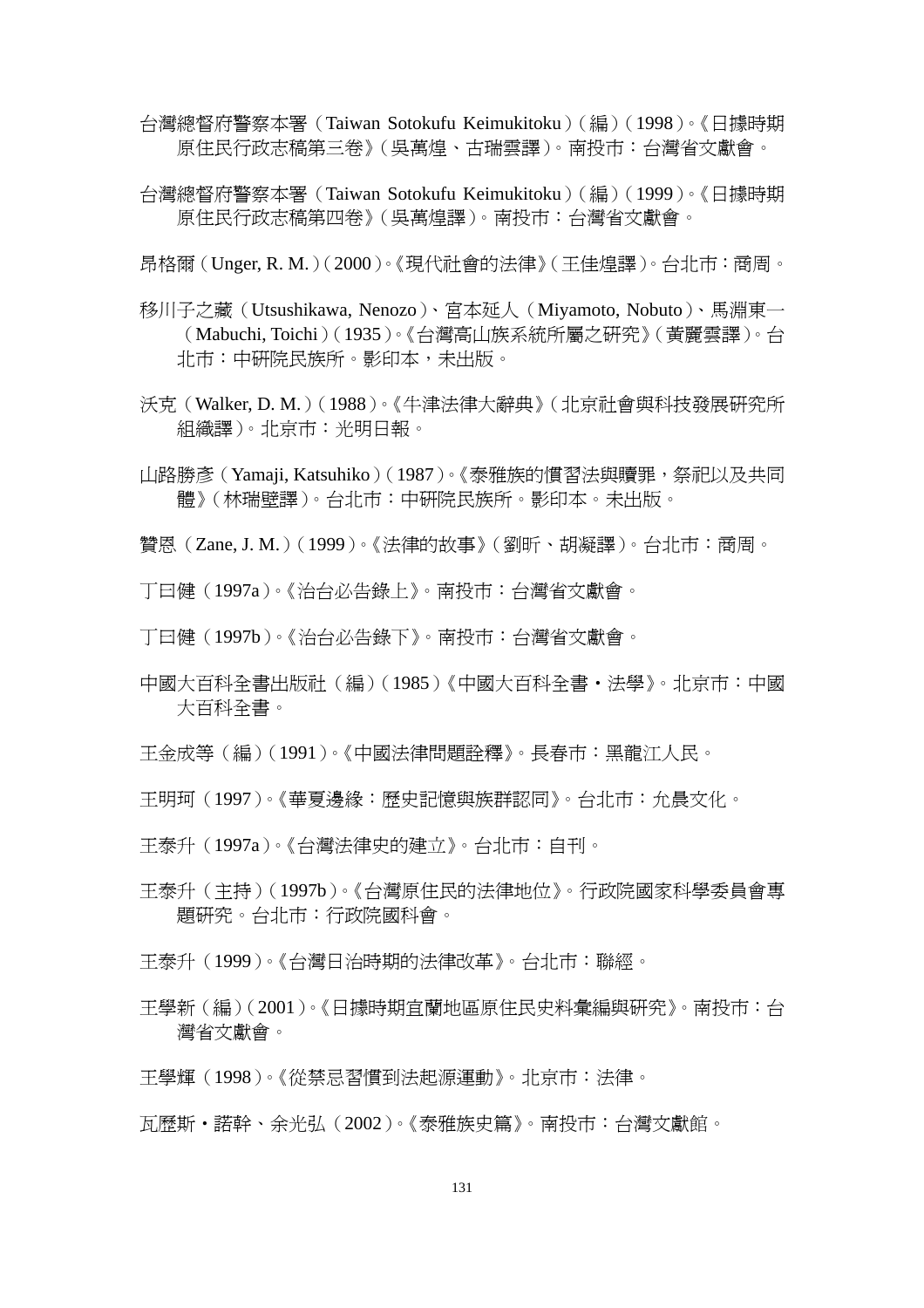- 台灣省文獻委員會(編)(1978)。《日本據台初期重要檔案》(陳錦榮譯)。台中 市:台灣省文獻會。
- 台灣銀行經濟研究室(編)(1966)。《清會典台灣事例》。台北市:台灣銀行。
- 宋增璋(1980)。《台灣撫墾志上冊》。台中市:台灣省文獻會。
- 李壬癸(1997)。《台灣南島民族的族群與遷徙》。台北市:常民文化。
- 李壬癸(1999)。《台灣原住民族史:語言篇》。南投市:台灣省文獻會。
- 李亦園(1982)。《台灣土著民族的社會與文化》。台北市:聯經。
- 李亦園、徐人仁、宋龍生、吳燕和(1963)。《南澳的泰雅族人:民族學田野調查 與研究(上冊)》,中央研院民族學研究所專刊甲種第五號。台北市:中研院 民族所。
- 李亦園、石磊、阮昌銳、楊福發(1964)。《南澳的泰雅族人:民族學田野調查與 研究(下冊)》,中央研院民族學研究所專刊甲種第六號。台北市:中研院民 族所。
- 李鴻禧等(2000)。《台灣法律史研究的方法》。台北市:學林文化。
- 沈雲龍(編)(1987)。《大清律例會通新纂》卷十九。台北市:文海。
- 林端(1994)。《儒家倫理與法律文化:社會學觀點的探索》。台北市:自刊。
- 俞榮根(編)(2000)。《羌族習慣法》。重慶市:重慶。
- 洪鐮德(2001)。《法律社會學》。台北市:揚智文化。
- 范宏貴(1990)。《少數民族習慣法》。長春市:吉林教育。
- 郁永河(1999)。《裨海紀遊》。南投市:台灣省文獻會。二版。
- 師蒂(1992)。《神話與法制:西南民族法文化研究》。昆明市:雲南教育。
- 徐中起、張錫盛、張曉輝(編)(1998)。《少數民族習慣法研究》。昆明市:雲南 大學。
- 高其才(1995)。《中國習慣法論》。長沙市:湖南。
- 張本政(編)(1993)。《清實錄台灣史資料專輯》。福州市:福建人民。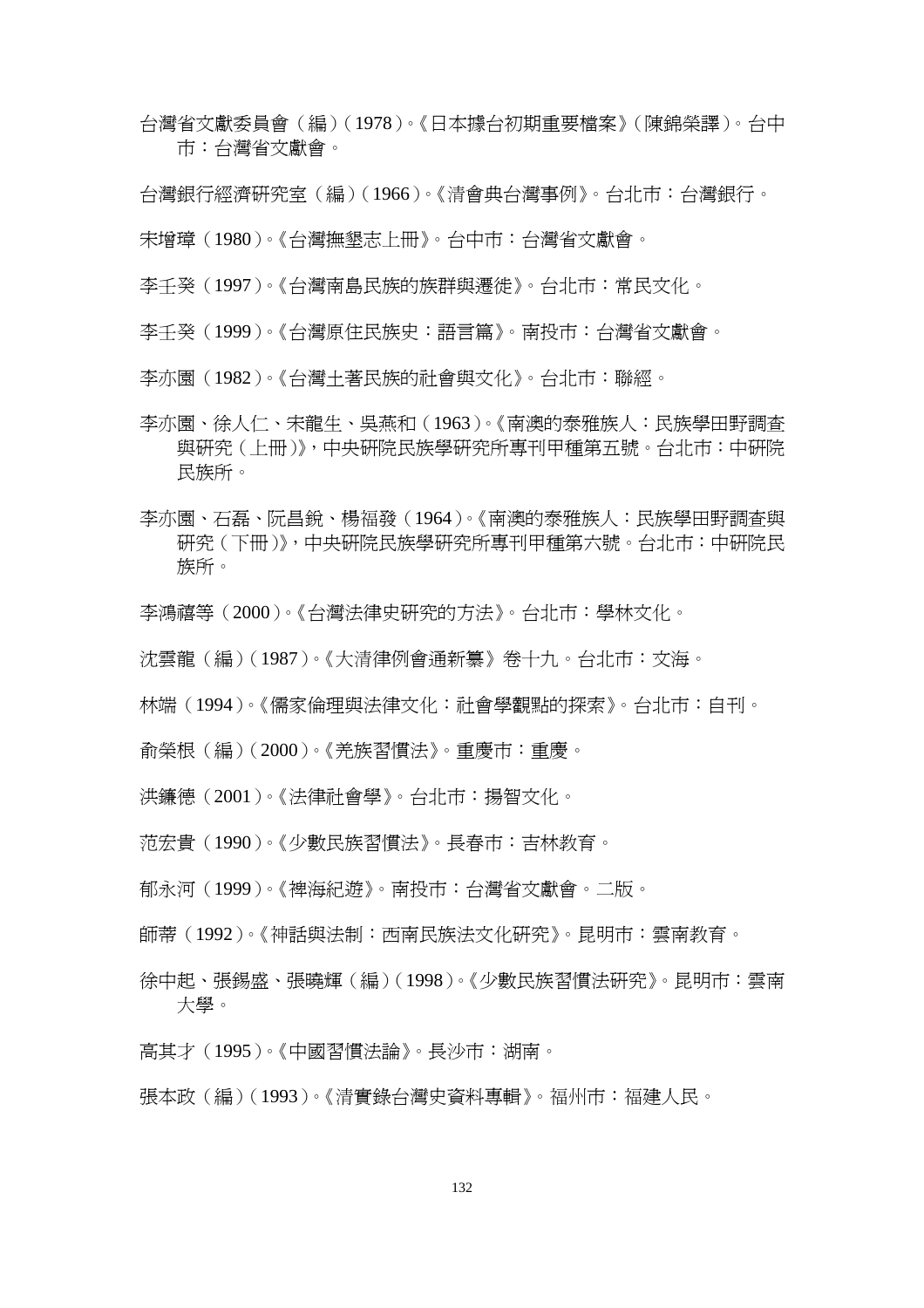張冠梓(2000)。《論法的成長:來自中國南方山地法律民族誌的詮釋》。北京市: 社會科學文獻。

張濟民(編)(1993)。《青海藏區部落習慣法資料集》。西寧市:青海人民。

- 梁志輝等(編)(1998)。《台灣原住民史料彙編第七輯:國立故宮博物院清代宮 中檔奏摺台灣原住民史料》。南投市:台灣省文獻會。
- 梁治平(1991)。《尋求自然秩序中的和諧:中國傳統法律文化研究》。上海市: 上海人民。
- 梁治平(1996)。《清代習慣法:社會與國家》。北京市:中國政法大學。
- 梁治平(編)(1998)。《法律的文化解釋》。北京市:生活‧讀書‧新知三聯書店。 二版。
- 陳秀淳(1998)。《日據時期台灣山地水田作的展開》。台北市:稻鄉。
- 陳虹(1974)。《清領前台灣山地行政的研究》。台北市:文津。
- 黃靜嘉(1960)。《日據時期之台灣殖民地法制與殖民統治》。台北市:自刊。
- 黃應貴(編)(1986)。《台灣土著社會文化研究論文集》。台北市:聯經。
- 楊彥杰(2000)。《荷據時代台灣史》。台北市:聯經。
- 廖守臣(1998)。《泰雅族的社會組織》。私立慈濟醫學暨人文社會學院原住民健 康研究室專刊。花蓮縣:私立慈濟醫學暨人文社會學院。
- 劉寧顏(編)(1982)。《日據初期司法檔案制度》。台中市:台灣省文獻會。

藤井志津枝(1997)。《日本治理台灣的計策-理蕃》。台北市:文英堂。

藤井志津枝(2001)。《台灣原住民族史:政策篇(三)》。南投市:台灣省文獻會。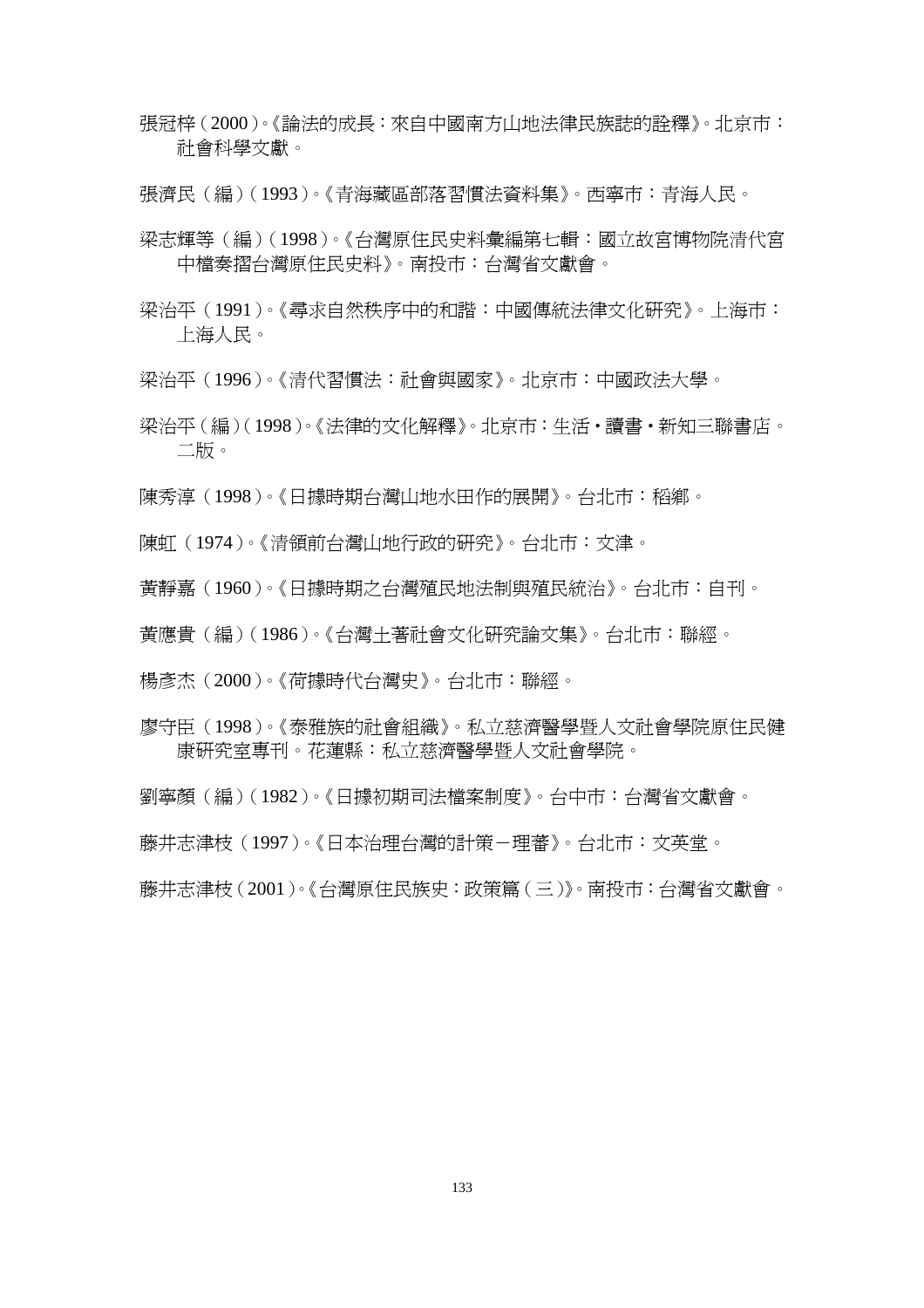二、日文專書

- Ino, Kanori(伊能嘉矩)、Awano, Dennojou(粟野傳之丞)(2000)。《台灣蕃人事 情》。東京都:草風館。復刻版。
- Koizumi, Tetsu(小泉鐵)(1932)。《蕃鄉風物記》。東京都:建設社。
- Koizumi, Tetsu(小泉鐵)(1933)。《台灣土俗誌》。東京都:建設社。
- Kojima, Yoshimichi(小島由道)(ed.)(1915)。《臨時臺灣舊慣調查會第一部番 族慣習調查報告書第一卷》。台北市:臨時臺灣舊慣調查會。
- Masuda, Fukutaro(增田福太郎)(1996)。《高砂族の刑制研究》。台北市:南天 書局。複刻版。
- Mori, Ushinosuke(森丑之助)(1917)。《台灣蕃族志第一卷》。台北市:南天書 局。複刻版。
- Mori, Ushinosuke(森丑之助)(1994)。《台灣蕃族圖譜》。台北市:南天書局。
- Okamatsu, Santaro (岡松參太郎) (ed.)(1995)《台灣番族慣習研究》, 台北市: 南天書局。複刻版。
- Sayama, Yukichi(佐山融吉)(1917)。《臨時臺灣舊慣調查會第一部蕃族調查報 告書紗績族》。台北市:臨時臺灣舊慣調查會。
- Sayama, Yukichi(佐山融吉)(1918)。《臨時臺灣舊慣調查會第一部蕃族調查報 告書大么族前篇》。台北市:臨時臺灣舊慣調查會。
- Sayama, Yukichi(佐山融吉)(1920)。《臨時臺灣舊慣調查會第一部蕃族調查報 告書大么族後篇》。台北市:臨時臺灣舊慣調查會。
- Suzuki, Sakutaro(鈴木作太郎)(1988)。《台灣の蕃族研究》。台北市:南天書局。 複刻版。
- Taiwan Sotokufu Keimukitoku(台灣總督府警察本署)(1918-1938)。《理蕃誌稿》。 台北市:台灣總督府警察本署。
- Taiwan Sotokufu Keimukyoku Riban-ka(台灣總督府警務局理蕃課)(1936-1939)。 《高砂族調查書》。台北市:台灣總督府警務局。
- Utsushikawa, Nenozo(移川子之藏)、Miyamoto, Nobuto(宮本延人)、Mabuchi, Toichi(馬淵東一)(1988)。《台灣高砂族系統所屬の研究》。東京都:凱風 社。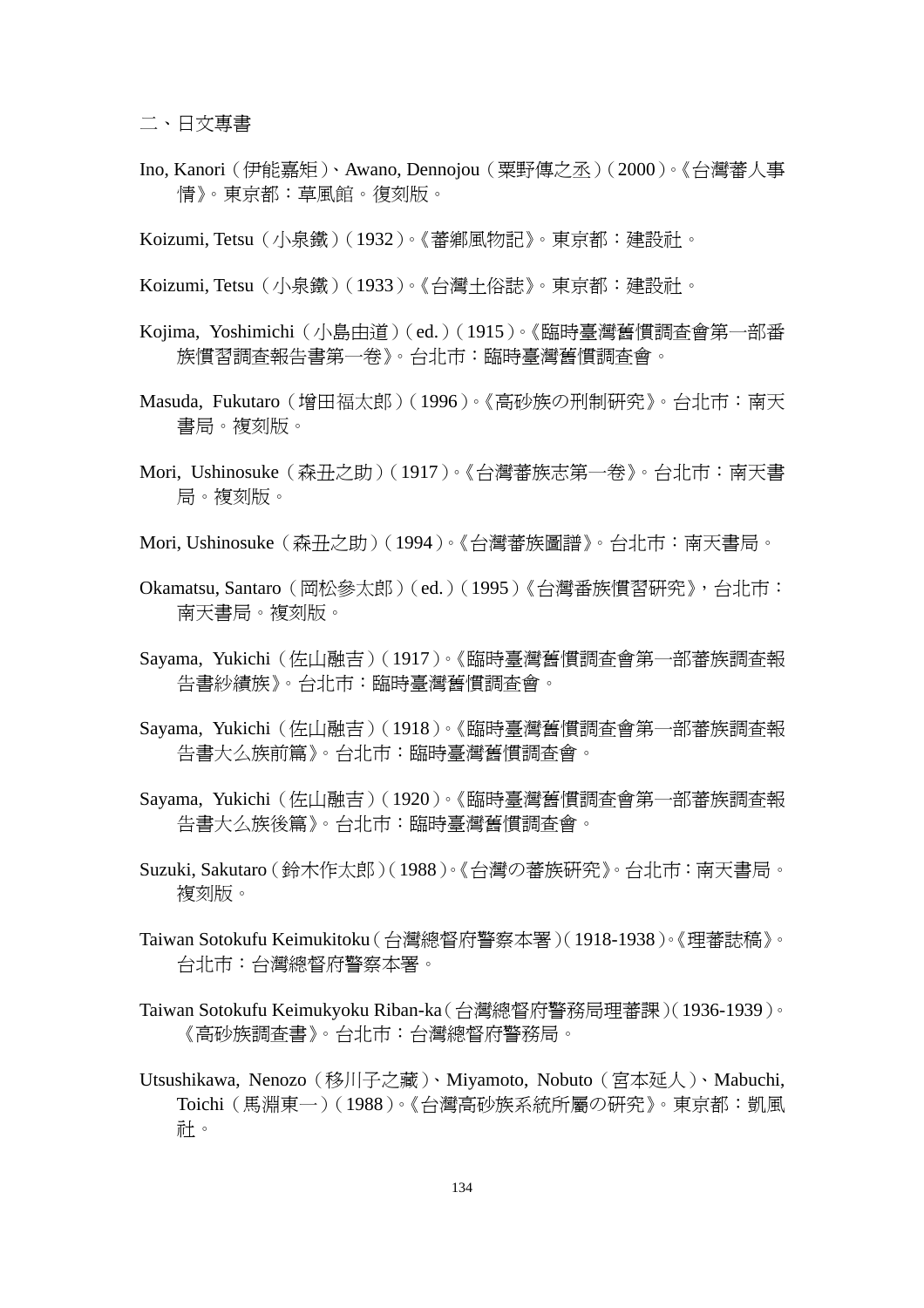三、英文專書

- Anderson, Benedict(1991)*Imagined communities : reflections on the origin and spread of nationalism.* London ; New York : Verso. Rev. and extended ed., 2<sup>nd</sup> ed.
- Barth, Fredrik(ed.)(1969)*Ethnic groups and boundaries*:*the social organization of culture difference.* Boston, Little, Brown
- Berman, Harold Joseph(1983)*Law and revolution : the formation of the Western legal tradition.* Cambridge , Mass. : Harvard University Press.
- Black, Donald J.(1976)*The behavior of law.* New York : Academic Press.
- Black, Donald J.(1993)*The social structure of right and wrong.* San Diego : Academic Press.
- Bodenheimer, Edgar(1962)*Jurisprudence*:*the philosophy and method of the law.*  Cambridge : Harvard University Press.
- Bohannan, Paul(1957)*Justice and Judgement among the Tiv.* London.
- Bohannan, Paul(1963)*Social anthropology.* New York : Holt, Rinehart and Winston.
- Bohannan, Paul(ed.)(1967)*Law and warfare : studies in the anthropology of conflict.* Garden City, N.Y. : the Natural History Press.
- Bohannan, Paul & Glazer, Mark(ed.)(1988)*High points in anthropology.* New York : Knopf,  $2<sup>nd</sup>$  ed.
- Cotterrell, Roger(1994)*Law and society.* Aldershot : Dartmouth。
- Cotterrell, Roger(1995a)*Law's community : legal theory in sociological perspective.*  Oxford : Clarendon Press ; New York : Oxford University Press.
- Cotterrell, Roger(1995b)*Sociological perspectives on law.* Aldershot ; Brookfield USA : Ashgate/Dartmouth.
- Diamond, Arthur Sigismund(1935)*Primitive law.* London, New York, Longmans, Green.
- Diamond, Arthur Sigismund (1971)*Primitive law, past and present*. London : Methuen.
- Durkheim, Emile(1933)*The division of labor in society*. Translated by George Simpson, Illinois : The Free Press of Glencoe.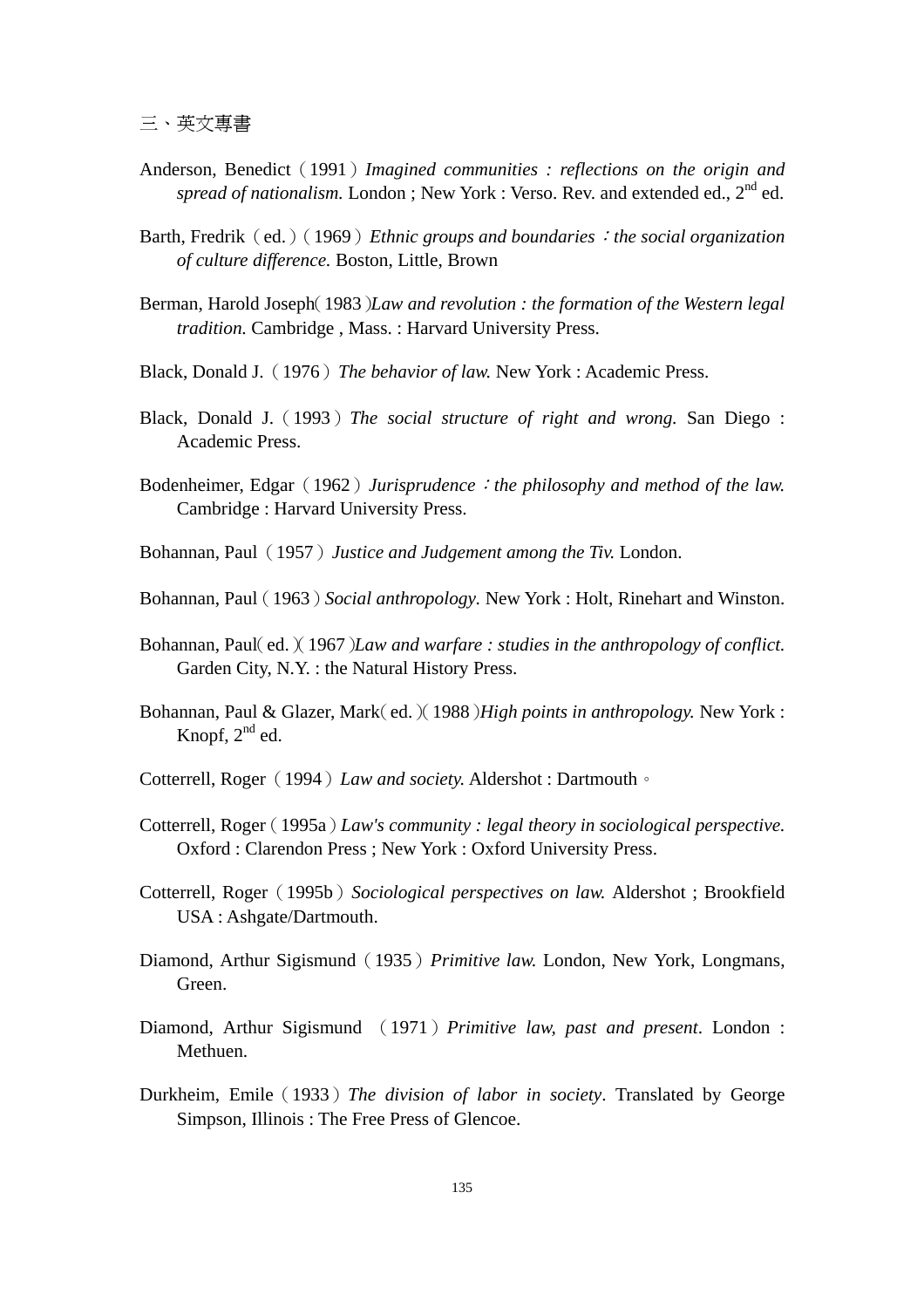- Ehrlich, Eugen(1936)*The fundamental principle of sociology of law.* Translated by Walter L. Moll, Cambridge, Mass., Harvard University Press.
- Evan, William M.(ed.)(1962)*Law and sociology*:*exploratory essays*. New York : The Free Press of Glencoe.
- Evan, William M.(1990)*Social structure and law : theoretical and empirical perspectives.* Newbury Park, Calif. : Sage Publications.
- Friedman, Lawrence Meir(1975)*The legal system : a social science perspective*. New York : Russell Sage Foundation.
- Friedmann, Wolfgang Gaston(1972)*Law in a changing society*. New York, Columbia University Press.2<sup>nd</sup> ed
- Geertz, Clifford(1973)*The interpretation of cultures : selected essays*. New York : Basic Books.
- Gluckman, Max(1955)*The judicial process among the Barotse of Northern Rhodesia. Glencoe*, Ill., Free Press
- Gluckman, Max(1965)*Politics, law and ritual in tribal society*. Chicago : Aldine Pub.  $Co.$
- Goitein, Hugh(1980)*Primitive ordeal and modern law.* Littleton, Colo. : F.B. Rothman.
- Golding, Martin Philip ( 1975 ) *Philosophy of law.* Englewood Cliffs, N.J. : Prentice-Hall.
- Gulliver P. H.(1968)*Social control in an African society : a study of the Arusha : agricultural Masai of Northern Tanganyika. African Studies Program, Boston University.* London : Routledge & Kegan Paul.
- Hamnett, Ian(1977)*Social anthropology and law*. London, New York, San Francisco : Academic Press.
- Harring, Sidney L.(1998)*White man's law*:*native people in nineteenth-century Canadian jurisprudence*. Toronto ; Buffalo : Osgoode Society for Canadian Legal History by University of Toronto Press.
- Harris, Olivia(1996)*Inside and outside the law : anthropological studies of authority and ambiguity*. London ; New York : Routledge.
- Hart, Herbert Lionel Adolphus(1994)*The concept of law.* Oxford : Clarendon Press ; New York : Oxford University Press, 2<sup>nd</sup> ed.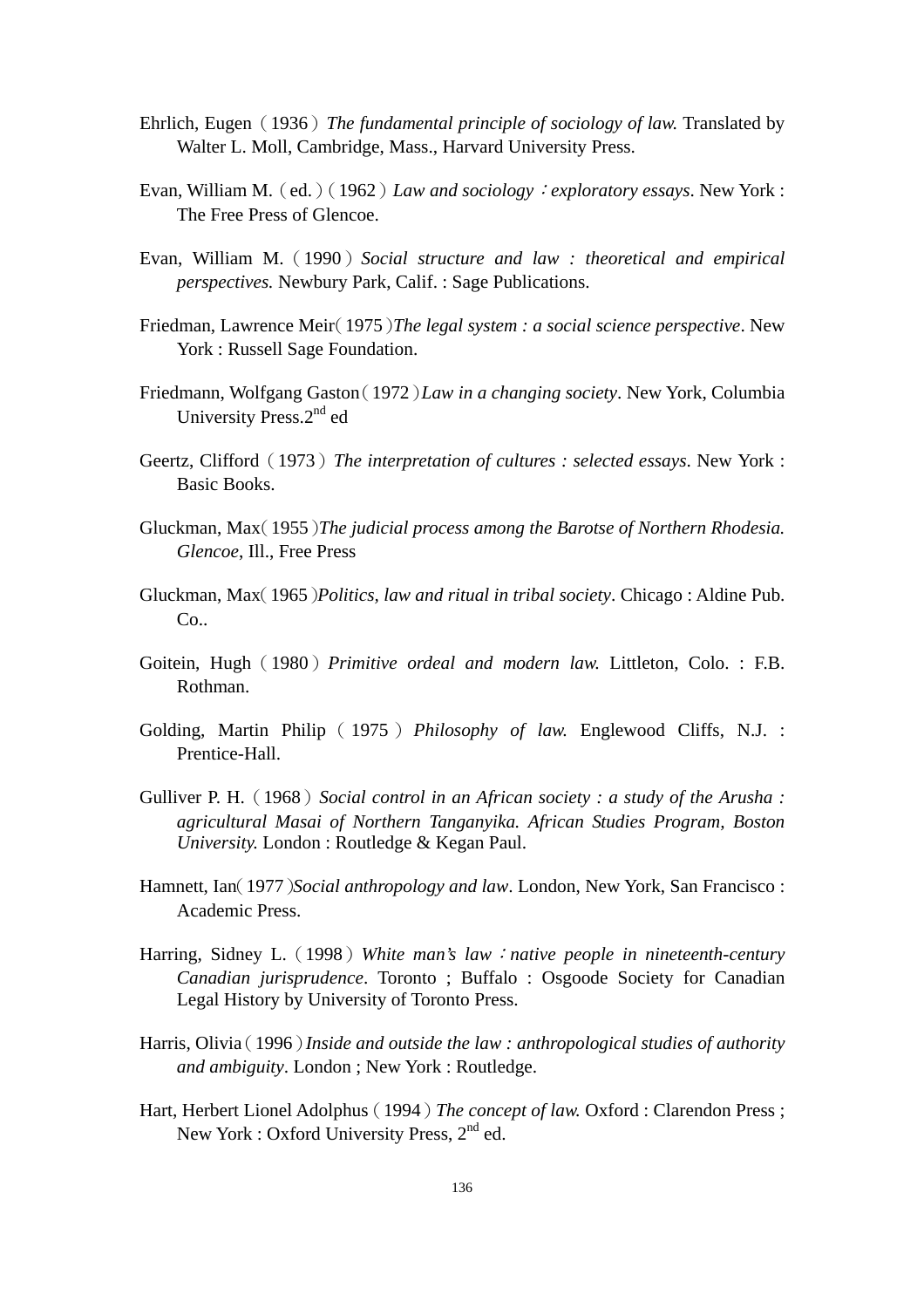Hartland, Edwin Sidney(1924)*Primitive law.* London, Methuen & Co. ltd.

- Hobsbawm, Eric J.(1990)*Nations and nationalism since 1780 : programme, myth, reality.* Cambridge [England] ; New York : Cambridge University Press.
- Hoebel, Edward Adamson(1954)*The law of primitive man : a study in comparative legal dynamics*. Cambridge, Harvard University Press.
- Hoebel, Edward Adamson(1960)*The Cheyennes; Indians of the Great Plains*. New York : Holt.
- Hoebel, Edward Adamson(1966)*Man in the primitive* world. New York : McGraw-Hill, 3<sup>rd</sup> ed.
- Hoebel, Edward Adamson(1976)*Cultural and social anthropology.* New York : McGraw-Hill.
- Hogbin, Herbert Ian(1934)*Law and order in Polynesia : a study of primitive legal institutions.* London : Christophers
- Hunt, Alan(1978)*The sociological movement in law.* Philadelphia : Temple University Press.
- Hutchins, Edwin(1980)*Culture and inference : a Trobriand case study.* Cambridge, Mass. : Harvard University Press.
- Kelsen, Hans(1945)*General theory of law and state*. Cambridge, Mass., Harvard University Press.
- Kocourek, Albert & Wigmore, John Henry(1979a)*Formative influences of legal development.* Littleton, Colo. : F. B. Rothman.
- Kocourek, Albert & Wigmore, John Henry(1979b)*Primitive and ancient legal institutions*. Littleton, Colo. : F. B. Rothman.
- Kocourek, Albert & Wigmore, John Henry(1979c)*Sources of ancient and primitive law.* Littleton, Colo. : F. B. Rothman.
- Luhmann, Niklas(1985)*A sociological theory of law.* Translated by Elizabeth King & Maetin Albow, London ; Boston : Routledge & Kegan Paul.
- Maine, Henry Sumner(2002)*Ancient law.* New Brunswick, U.S.A. : Transaction Publishers.
- Malinowski, Bronislaw Kasper(1926)*Crime and custom in savage society.* London : Kegan Paul.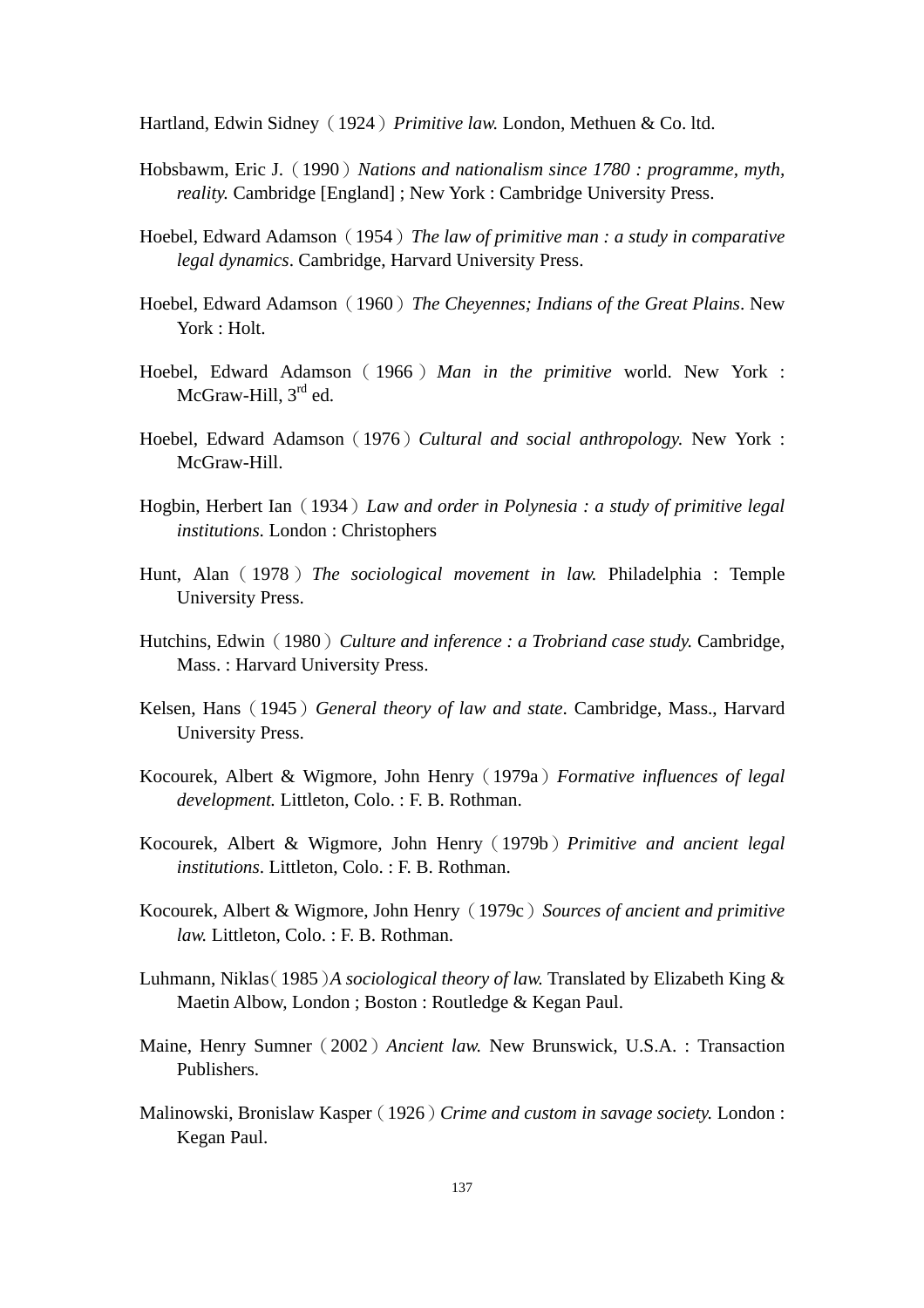- Moore, Sally Falk(1978)*Law as process : an anthropological approach*. London ; Boston : Routledge & K. Paul.
- Mundy, Martha(2002)*Law and anthropology.* Aldershot ; Burlington, USA : Ashgate/Dartmouth.
- Nader, Laura(2002)*The life of the law : anthropological projects*. Berkeley : University of California Press.
- Nader, Laura(ed.)(1997)*Law in culture and society*. Berkeley : University of California Press.
- Nader, Laura & Todd, Harry F.(ed.)(1978)*The disputing process : law in ten societies.* New York : Columbia University Press.
- Nonet, Philippe & Selznick, Philip(2001)*Law and society in transition : towards responsive law.* New Brunswick, N.J. : Transaction Publishers.
- Pospisil, Leopold J(1971)*Anthropology of law*:*a comparative theory*. New York : Harper & Row.
- Pound, Roscoe(1942)*Social control through law*. New Haven : Yale University Press.
- Roberts, Simon A.(1979)*Order and dispute*:*an introduction to legal anthropology.*  Penguin Book, Harmondsworth.
- Rosen, Lawrence(1989)*The anthropology of justice*:*law as culture in Islamic society.*  New York : Cambridge University Press.
- Rouland, Norbert(1994)*Legal anthropology.* Translated by Planel, Philippe G., London : Athlone Press.
- Sack, Peter & Aleck, Jonathan(1992)*Law and anthropology.* Hants : Dartmouth.
- Starr, June & Collier, Jane F.(1989)*History and power in the study of law : new directions in legal anthropology.* Ithaca : Cornell University Press.
- Unger, Roberto Mangabeira(1976)*Law in modern society : toward a criticism of social theory.* New York : Free Press.
- Weber, Max(1954)*Law in economy and society.* Translated by Edward Shils & Max Rheinstein, Cambridge : Harvard University Press.
- Williams, Nancy M.(1987)*Two laws: managing disputes in a contemporary Aboriginal community.* Canberra : Australian Institute of Aboriginal Studies.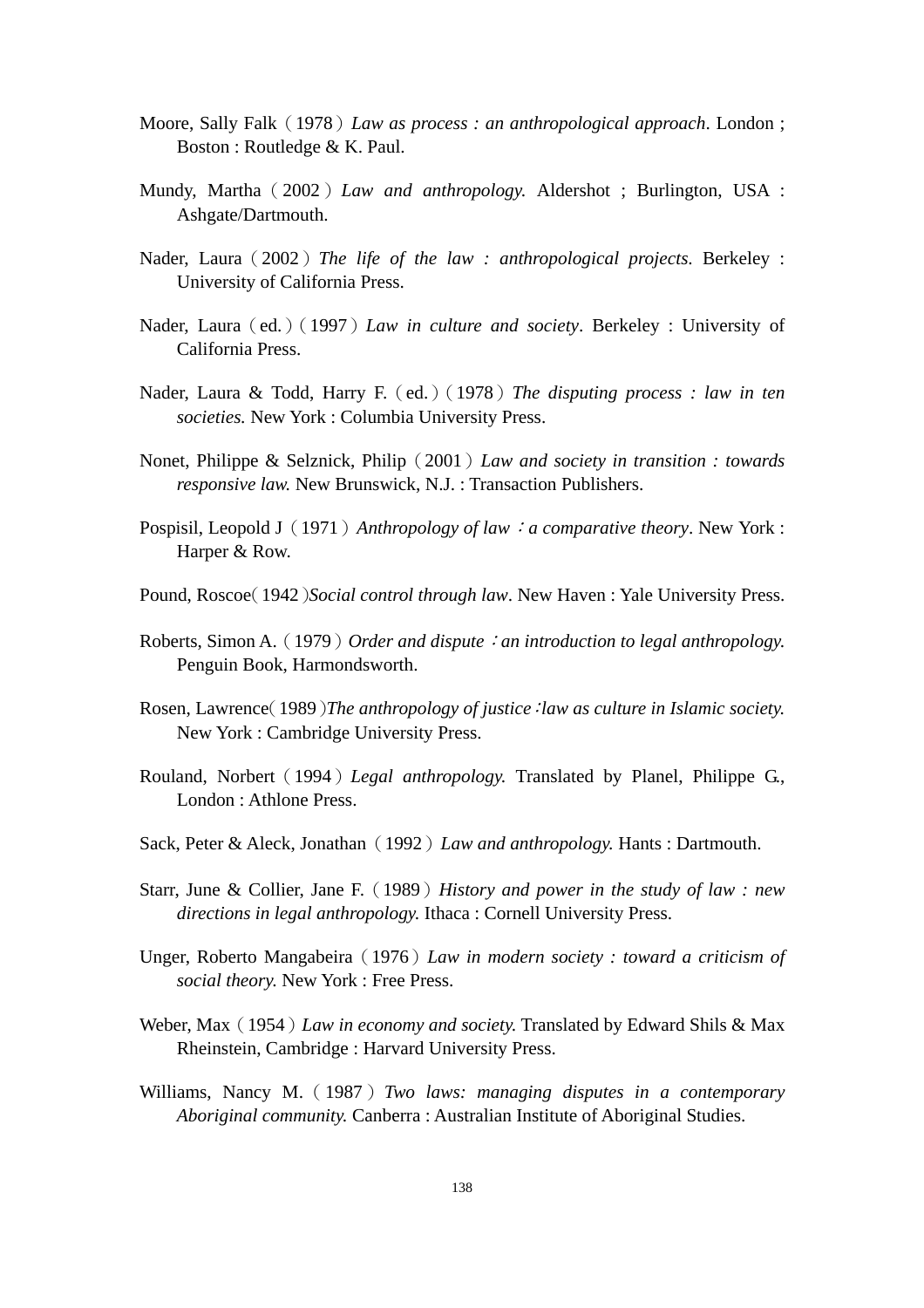四、論文期刊

- 維爾(Wirth, Albrecht)(1957)。〈台灣之歷史〉(台灣銀行經濟研究室譯),載《台 灣經濟史六集》,頁 1-84。台北市:台灣銀行。
- 王崧興(1986)。〈非單系社會之研究-以台灣泰雅族與雅美族為例〉(黃智慧譯), 載《台灣土著社會文化研究論文集》(黃應貴編),頁 565-597。台北市:聯 經。
- 安井勝次(1993)。〈探討生番人民在國法上的地位〉(李榮南譯),載《台灣慣習 記事 (中譯本)》第七卷,頁 1-11。南投市:台灣省文獻會。
- 岡野才太郎(1992)。〈山胞在國法上的地位〉(王傳福譯),載《台灣慣習記事(中 譯本)》第六卷下,頁 153-159。南投市:台灣省文獻會。
- 鹿野忠雄(1995)。〈台灣原住民的鄉土觀念〉(吳逸民譯),載《台灣史料研究》 5:40-45。台北市:財團法人吳三連台灣史料基金會。
- 藤井乾助(1992)。〈生蕃在國法上之地位〉(吳文星譯),載《台灣慣習記事(中 譯本)》第六卷下,頁 193-204。南投市:台灣省文獻會。
- 丘其謙(1964)。〈布農族的法律〉,載《中央研究院民族學研究所集刊》18:59-88。 台北市:中研院民族所。
- 朱蘇力(1996)。〈文化多元與法律多元:人類學研究對法學研究的啟發〉,載《社 會文化人類學選集》(周星、王銘銘編),頁 573-586。天津:天津人民。
- 宋龍生(1963)。〈南澳泰雅人的部落組織〉,載《中央研究院民族學研究所集刊》 15:165-223。台北市:中研院民族所。
- 余光弘(1980)。〈泰雅族東賽德克群的部落組織〉,載《中央研究院民族學研究 所集刊》50:91-110。台北市:中研院民族所。
- 李亦園(1962)。〈祖靈的庇蔭-南澳泰雅族人超自然信仰研究〉,載《中央研究 院民族學研究所集刊》14:1-46。台北市:中研院民族所。
- 李亦園(1963)。〈南澳泰雅人的傳說神話〉,載《中央研究院民族學研究所集刊》 15:97-135。台北市:中研院民族所。
- 李亦園(1986)。〈台灣十著社會的兩種社會及宗教結構系統〉,載《台灣十著社 會文化研究論文集》(黃應貴編),頁 239-251。台北市:聯經。
- 折井博子(Orii, Hiroko)(1980)。《泰雅族噶噶的研究》。台北市:國立台灣大學 考古人類所碩士論文。未出版。